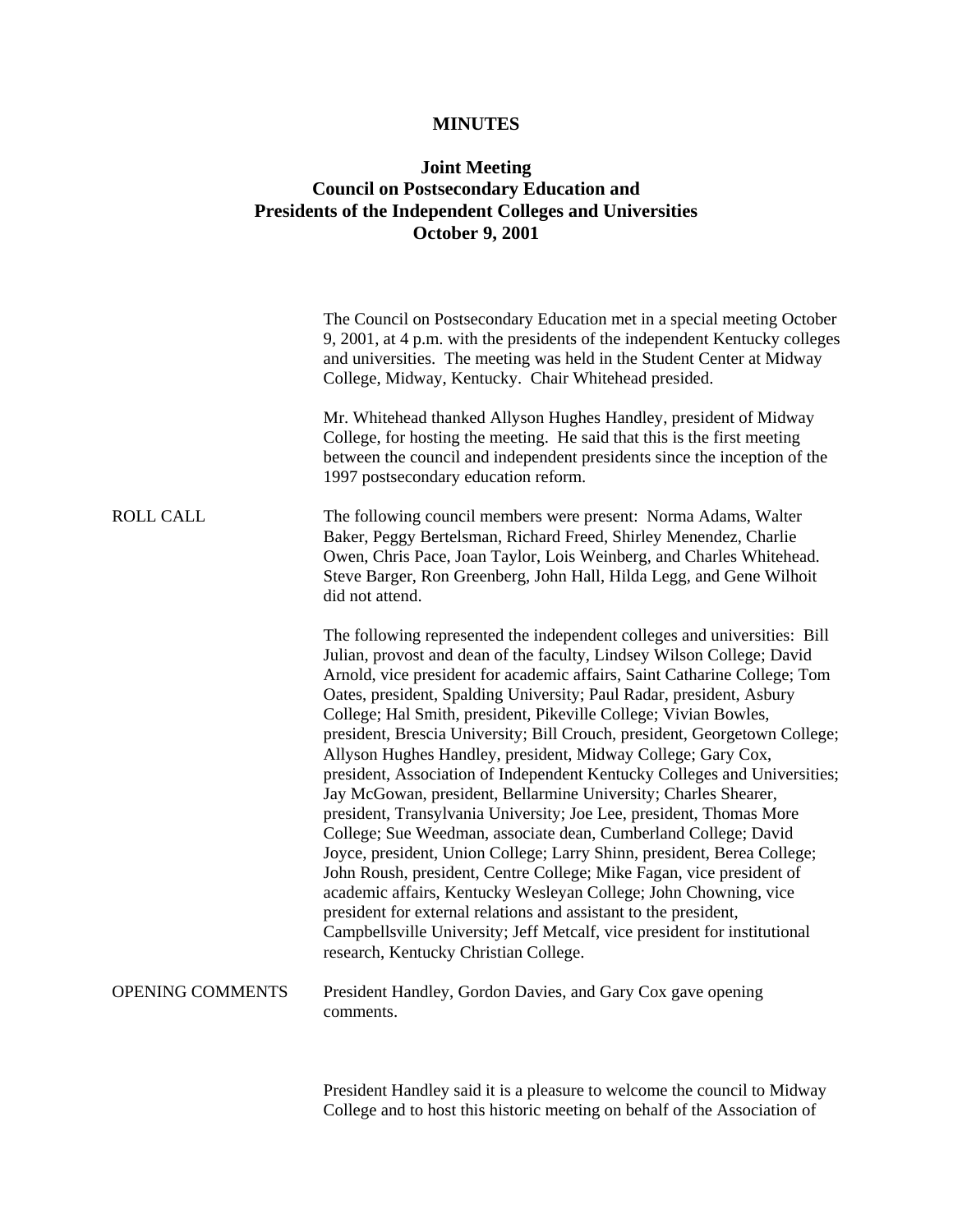Independent Kentucky Colleges and Universities. She said that one of the reasons she chose to come to Kentucky was because of the support for higher education shown by Governor Patton and members of the council. Early in her presidency she met with Mr. Davies, who visited not only the presidents of the public institutions but also the presidents of many of the independent institutions. He laid a very important groundwork for what has ultimately led to this meeting.

Grace Harms brought greetings on behalf of the students of Midway College and the students of all of the independent institutions.

Mr. Davies said that he is committed to the notion that the public universities, the community and technical colleges, and the independent colleges and universities all provide extraordinary, valuable options to the students of any state. He said that while independent institutions are funded differently than public institutions, they nonetheless serve a public purpose and, in that sense, are part of a system that this fall enrolled more than 200,000 students for the first time in history. He said that Kentucky has a long way to go to become a truly competitive state in the emerging new and technologically based economy, but he is convinced that the public and independent institutions in the state will work together to make that happen.

PRESENTATIONS AND DISCUSSION Mr. Cox gave a presentation on the status of Kentucky independent higher education. Information was provided on enrollment, degree productivity, graduation rates, tuition and fees, and sources of grant and scholarship support. In summary, Kentucky's independent colleges and universities are key providers of higher education; are diverse, meeting a range of student needs; are economic engines in many of the state's poorest areas; reach out to the state's underserved populations; and are low-cost, highquality providers of baccalaureate education for the state.

> Responses to the council's five questions were provided from each independent college and university. Several representatives discussed programs and services offered by the independent institutions.

Mr. Cox discussed "the changing postsecondary landscape" and the findings of the recent report by MGT of America entitled "The Role and Effectiveness of the Independent Colleges and Universities in Achieving Kentucky Postsecondary Education Goals."

A discussion followed about possible next steps and increasing the role of the independent institutions in achieving the public agenda for postsecondary education in Kentucky.

Mr. Davies said that this meeting should serve as the first of many conversations between the council and the independent institutions.